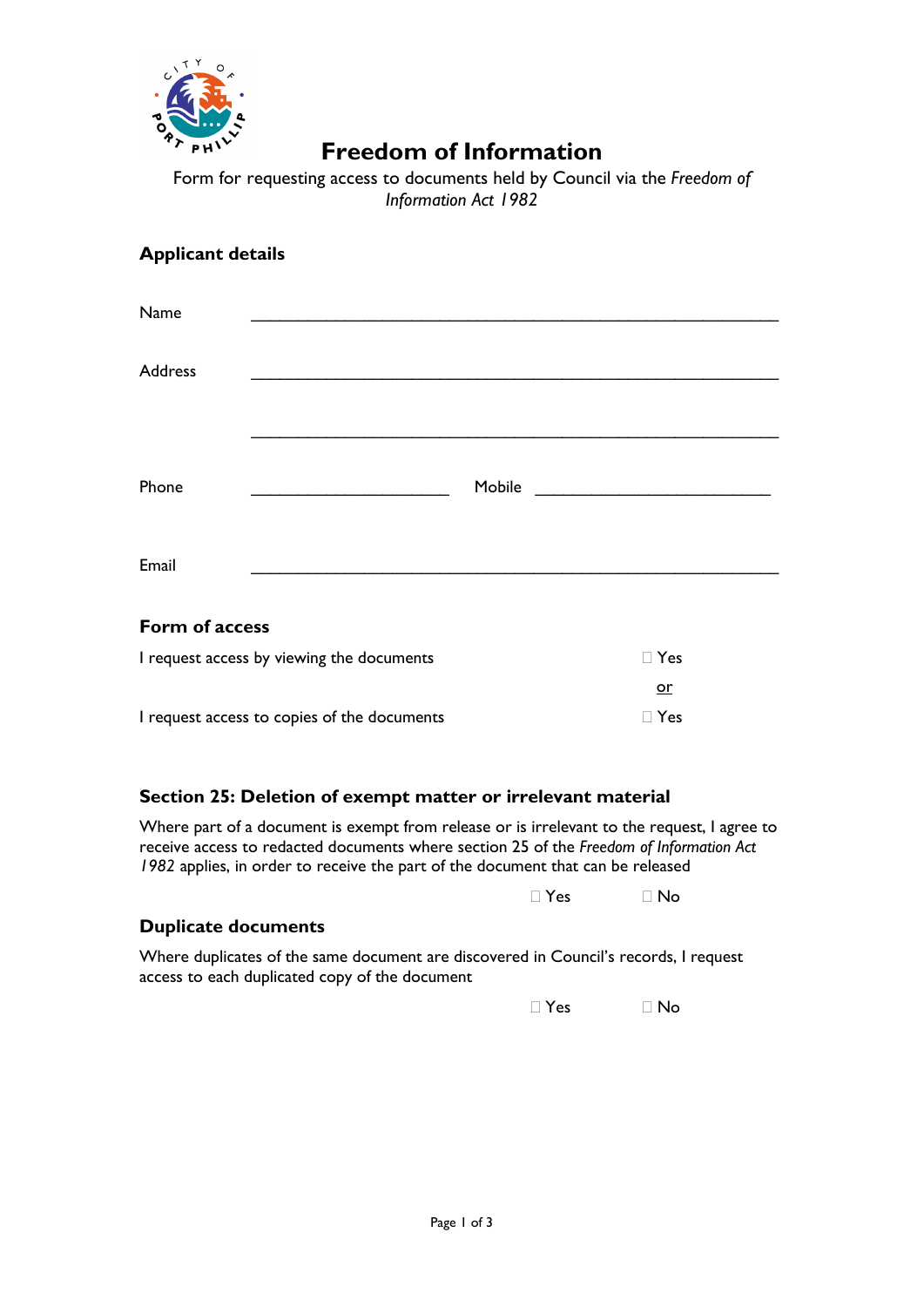

# **Freedom of Information**

Form for requesting access to documents held by Council via the Freedom of Information Act 1982

Request details (If there is insufficient space here, please attach a page to this form that specifies the documents you are requesting.)

| Signature |  |  |  |
|-----------|--|--|--|
| Date      |  |  |  |